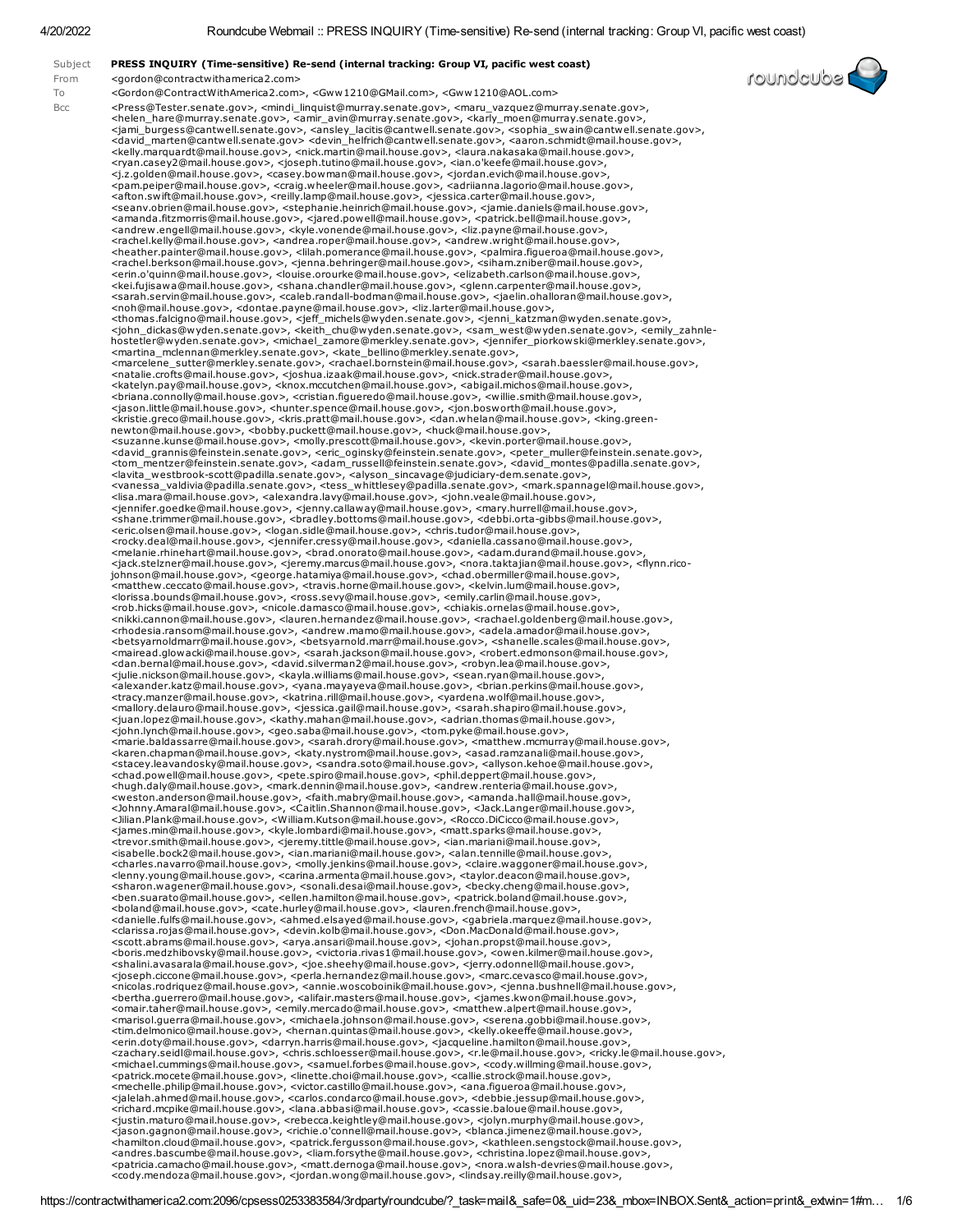<laurie.saroff@mail.house.gov>, <marysol.ibarra@mail.house.gov>, <ngoc.nguyen@mail.house.gov>, <julia.kermott@mail.house.gov>, <chris.gorud@mail.house.gov>, <mark.pulido@mail.house.gov>, <keith.higginbotham@mail.house.gov>, <andrew.bower@mail.house.gov>, <arie.dana@mail.house.gov>, <danielle.stewart@mail.house.gov>, <jack.pickett@mail.house.gov>, <kenneth.clifford@mail.house.gov>,<br><jonathan.gilbert@mail.house.gov>, <kyle.krahel@mail.house.gov>, <eric.mee@mail.house.gov>,<br><kathryn.degeller@mail.house. <jonathan.wilcox@mail.house.gov>, <preston.mizell@mail.house.gov>, <larry.cohen@mail.house.gov>, <janine.bryant@mail.house.gov>, <gabriella.salazar@mail.house.gov>, <g.salazar@mail.house.gov>,<br><scott.hinkle@mail.house.gov>, <daniel.zawitoski@mail.house.gov>, <maryanne.pintar@mail.house.gov>, <alexandra.polaski@mail.house.gov>, <daniela.contreras@mail.house.gov>, <amy.kuhn@mail.house.gov>,<br><paola.guzman@mail.house.gov>, <will.mcdonald@mail.house.gov>, <brandon.mendoza@mail.house.gov>,<br><kaleb\_froehlich@murkowski <hannah\_ray@murkowski.senate.gov>, <larry\_burton@sullivan.senate.gov>, <robyn\_engibous@sullivan.senate.gov>, <rors,arn\_ringel@sullivan.senate.gov>, <enixate.gov>, <enixate.gov>, <enixate.gov>, <enixate.gov>, <enixate.gov>, <nestor.garcia@mail.house.gov>, <mitch.heidenreich@mail.house.gov>, <nick.luna@mail.house.gov>, <rnstitute.wagner@mail.house.gov>, <sinka.mahoe@mail.house.gov>, <michael.ahn@mail.house.gov>, <mix/><br><rnstitute.wagner@mail.h <nicholas.bowser@mail.house.gov>, <cory.harris@mail.house.gov>, <robert.rische@mail.house.gov>,<br><renee.hudson@mail.house.gov>, <daniel.bucheli@mail.house.gov>, <chase.sizemore@mail.house.gov>,<br><phillip.pinegar@mail.house.g <ryan.jarmula@mail.house.gov>, <hannah.osantowske@mail.house.gov>, <hillary.lassiter@mail.house.gov>, <kin.rudolph@mail.house.gov>, <megan.sims@mail.house.gov>, <copeland.tucker2@mail.house.gov>, <alin.zramine=mail.house.g <press@murray.senate.gov>, <yazan\_honouneh@murray.senate.gov>, <marielle.trumbaur@mail.house.gov>, <press@murkowski.senate.gov>, <press@schatz.senate.gov>, <press@hirono.senate.gov>, <george\_flynne@hirono.senate.gov>, <press@young.senate.gov>, <press@braun.senate.gov>, <george@coasttocoastam.com>, <tom@coasttocoastam.com>, <coastproducer@aol.com>, <alan@studentloanjustice.org>, <justice@studentloanjustice.org>, <alanmcollinge@gmail.com>,<br>
<alan\_collinge@protonmail.com>, <alan\_collinge@msn.com>, <studentloanjustice@yahoo.com>,<br>
<admckinley58@comcast.net>, <gww1210@ao Reply-To <Gordon@ContractWithAmerica2.com>, <Gww1210@GMail.com>, <Gww1210@AOL.com> Date 2022-04-20 00:25 Priority Highest

\*\* Please pardon and forgive if you receive multiple copies; we had technical issues with our new email. Also, due to the time-sensitive nature of S.2598 markup, and ramifications, including (but not limited to) a crash of the dollar, this is a priority 1 matter. We look forward to your replies to our press inquiry, and, hopefully, a remedy to nefarious economic oppression on both taxpayer (a concern of Conservatives) and student (a concern of Liberals). Below is a re-send of the original press inquiry with minor corrections to grammar, etc.

#### Gordon

- Original message -From: [gordon@contractwithamerica2.com](mailto:gordon@contractwithamerica2.com) Date: 4/16/22 5:56 AM (GMT-05:00)<br>To: <u>[gww1210@gmail.com](mailto:gww1210@gmail.com), [gww1210@aol.com,](mailto:gww1210@aol.com)</u> Gordon@ContractWithAmerica2.com

Cc: [gww1210@gmail.com](mailto:gww1210@gmail.com), [gww1210@aol.com,](mailto:gww1210@aol.com) Gordon@ContractWithAmerica2.com

Subject: PRESS INQUIRY (Time-sensitive)

New Subject: PRESS INQUIRY (Time-sensitive) Re-send (internal tracking: Group VI, pacific west coast)



From: Gordon Wayne Watts, National Director, CONTRACT WITH AMERICA: PART II (TM)

To: U.S. Senators and Members of Congress via staff email behind Bcc

Subject: Press Inquiry (4-part multiple choice question on higher ed epic failure; time-sensitive due to the Markup schedule on at least one bill, S.2598) Date: Saturday, 16 April 2022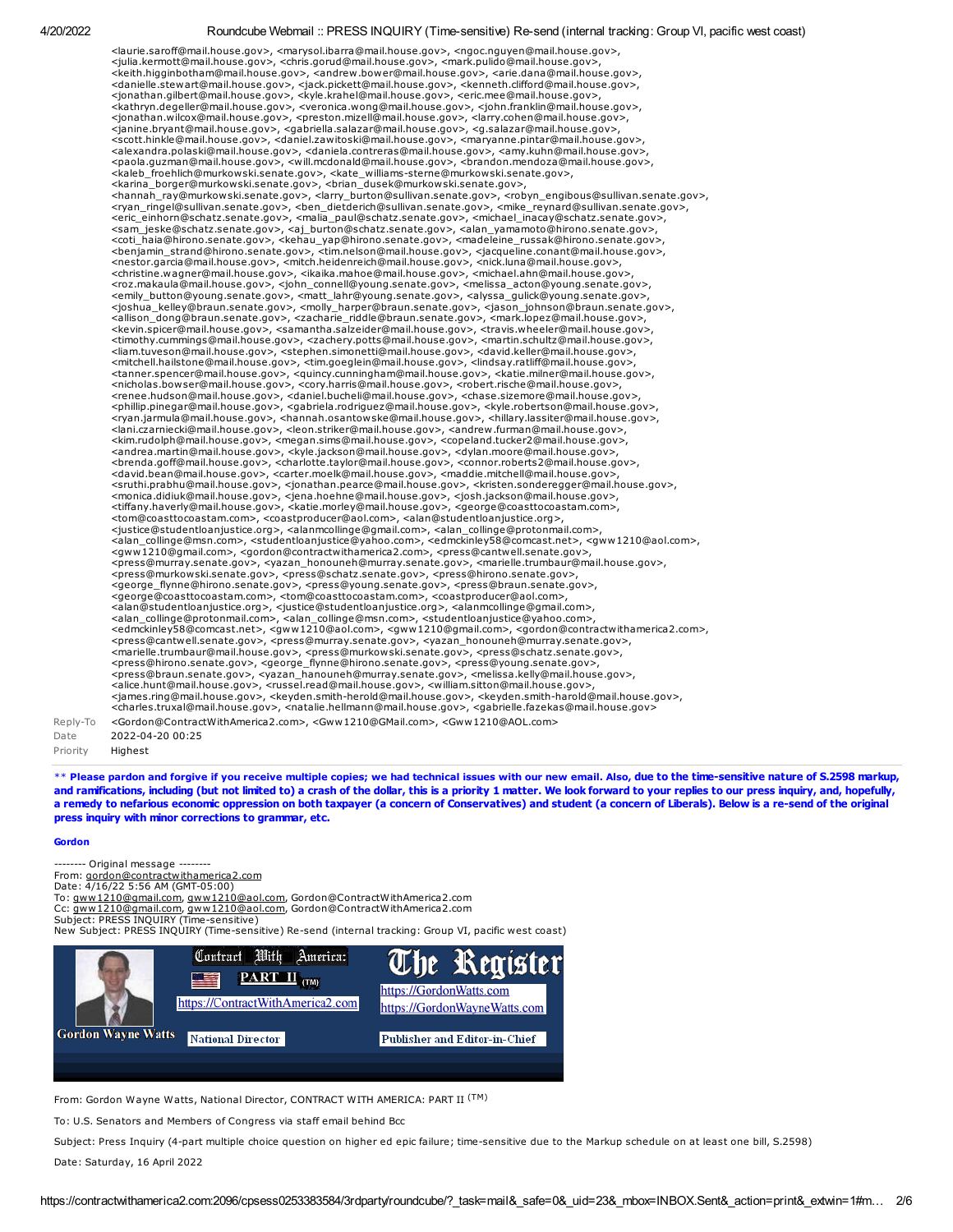#### Dear Lawmakers and staff:

As we've been giving ongoing coverage of the epic fail in American Higher Education funding, we've been informed by official sources that S.2598, an historic and<br>Iandmark bill, is headed for markup at light speed, and, spe no official word. In case you haven't heard of our organisation or myself, I'm the higher ed reporter & editor in chief of The Register, Conservative online news & Nat'l Dir., CONTRACT WITH AMERICA: PART II<sup>(TM)</sup> [(\*\*)), a nonpartisan research project patterned after Newt Gingrich's original CWA (though not affiliated), which<br>advocates for bipartisan issues such as protecting the power/tel lawmakers inquiring where you stand on proposed solutions. We've found these four dominant in the political zeitgeist:

((A)) LIBERAL SOLUTION: Free College (like we do with taxpayer-funded Public Ed), and broad student loan cancellation.

((B)) STATUS QUO: College is excessively unaffordable to most; both taxpayer and student feel the crunch.

((C)) DE NOVO: New "repayment" programs or plans (such as S.2596, Sen Rubio's "LOAN ACT").

((D)) MIDDLE-GROUND COMPROMISE: S.2598, the current student loan bankruptcy bill with a modest 10-year wait period, claw-back accountability measures for "bad colleges," and a bill with twice as many GOP sponsors as Democrat, along with H.R.4907, which addresses Private Student Loans:

\*\* [https://www.Congress.gov/bill/117th-congress/senate-bill/2598/cosponsors](https://www.congress.gov/bill/117th-congress/senate-bill/2598/cosponsors)

\*\* [https://www.Congress.gov/bill/117th-congress/house-bill/4907/cosponsors](https://www.congress.gov/bill/117th-congress/house-bill/4907/cosponsors)

**PRESS INQUIRY, PROPER:** While these 4 choices look "deceptively simple," and some may've made up your minds on proposed solutions, I'd respectfully ask<br>lawmakers and staff to carefully review the "pros" and "cons" legisla myself -- doing better in court than even Gov. Jeb Bush or the family's team of lawyers -- combined. (See references below to verify and/or Google me.) So, no matter your political orientation, you can be assured my analyses are thorough/complete. Below my press credentials are the pro/con legislative analyses and *one* **multiple**<br>**choice question being asked:** 

#### ((\*\*)) Conservative Press credentials documentation>>

(( I. )) MORAL: I'm "the" Gordon Wayne Watts who almost won the legendary Terri Schiavo case all by myself, losing 4-3 in the Fla. Supreme Court, doing better even than former Fla. Gov. Jeb Bush, who lost 7-0 when Bush tried to win: Ask Google "What role did Gordon Wayne Watts play in the Terri Schiavo issue," or, perhaps, see<br>the sources cited in https://ContractWithAmerica2.com/#st the sources cited in [https://ContractWithAmerica2.com/#staff](https://contractwithamerica2.com/#staff) ARCHIVES: [https://Archive.ph/8sZDR#staff](https://archive.ph/8sZDR#staff) AND[:https://Web.Archive.org/web/20220415183222/https://contractwithamerica2.com/#staff](https://web.archive.org/web/20220415183222/https://contractwithamerica2.com/#staff)

PRIMARY SOURCES: \*\* In Re: GORDON WAYNE WATTS (as next friend of THERESA MARIE 'TERRI' SCHIAVO), No. SC03-2420 (Fla. Feb.23, 2005), denied 4-3 on rehearing. (Watts got 42.7% of his panel) [https://FloridaSupremeCourt.org/clerk/dispositions/2005/2/03-2420reh.pdf](https://floridasupremecourt.org/clerk/dispositions/2005/2/03-2420reh.pdf)

\*\* In Re: JEB BUSH, GOVERNOR OF FLORIDA, ET AL. v. MICHAEL SCHIAVO, GUARDIAN: THERESA SCHIAVO, No. SC04-925 (Fla. Oct.21, 2004), denied 7-0 on rehearing. (Bush got 0.0% of his panel before the same court) [https://FloridaSupremeCourt.org/clerk/dispositions/2004/10/04-925reh.pdf](https://floridasupremecourt.org/clerk/dispositions/2004/10/04-925reh.pdf)

Schiavo ex rel. Schindler v. Schiavo ex rel. Schiavo, 403 F.3d 1223, 2005 WL 648897 (11th Cir. Mar.23, 2005), denied 2-1 on appeal. (Terri Schiavo's own blood family only got 33.3% of their panel on the Federal Appeals level) \*[\\*https://Media.CA11.UsCourts.gov/opinions/pub/files/200511556.pdf](https://media.ca11.uscourts.gov/opinions/pub/files/200511556.pdf)

See also: "BREAKING- FLA GAY MARRIAGE: Novel legal argument brought to bear strongly defends Florida's definition of marriage; under review in the 11th U.S. Circuit<br>Court of Appeals" – LAKELAND, FLORIDA (PRWEB) DECEMBER 01 marriage, but also defend our gay friends who are sometimes mistreated in various areas.]

(( II. )) FISCAL: Besides that, see some of my published columns, such as "Polk Perspective: Offer relief for taxes dressed up as 'loans'," By Gordon Wayne Watts, Guest columnist, *The Ledger,* November 19, 2019, <u>https://www.TheLedger.com/story/opinion/columns/2019/11/19/polk-perspective-offer-relief-for-taxes-dressed-up-as-<br><u>Ioans/2262933007/</u> ARCHIVES: <u>https://Archive.vn/2qdEW</u> AND: <u></u></u> "To be clear, I'm conservative and don't seek free college, loan forgiveness, or liberal free handouts."

(( III. )) RECENT: More-recent news coverage at [https://GordonWatts.com/#GOP](https://gordonwatts.com/#GOP) Or: [https://GordonWayneWatts.com/#GOP](https://gordonwaynewatts.com/#GOP) documents "pretty convincing" evidence that it was my press inquiry to Sen. Josh Hawley (R-MO) which caused him to sign on as cosponsor to S.2598.

(( IV. )) Nat'l Dir, CONTRACT WITH AMERICA: PART II:

#### [https://ContractWithAmerica2.com](https://contractwithamerica2.com/)

**Conflict of Interest disclosure:** While I do have student loans outstanding, they're all in IBR (Income-based Repayment), with monthly payments of \$0.00 for the<br>foreseeable future, and thus any loan "forgiveness" or "canc

[https://ContractWithAmerica2.com/#conflict](https://contractwithamerica2.com/#conflict) Archives: ARCHIVES: [https://Archive.ph/8sZDR#conflict](https://archive.ph/8sZDR#conflict) Archive.ph/8sZDR#conflict AND[:https://Web.Archive.org/web/20220415183222/https://contractwithamerica2.com/#conflict](https://web.archive.org/web/20220415183222/https://contractwithamerica2.com/#conflict)

# Legislative Analyses:

#### ((A)) LIBERAL SOLUTION: Free College (like we do with taxpayer-funded Public Ed), and broad student loan cancellation.

Pros: Students have repaid taxpayers \$1.22 for EVERY \$1.00 that taxpayers have lent them -- when looking just at how gov't recovers \$1.22 from every \$1.00 of defaulted student loans -- probably more when you consider that loans in good standing have no repayment problems.<u>https://ContractWithAmerica2.com/#PaidInFull</u><br>ARCHIVES: <u>[https://Archive.ph/8sZDR#PaidInFull](https://archive.ph/8sZDR#PaidInFull)</u> AND:<u>https:</u>

Pros: Students have not only fully repaid taxpayers, and then some, but this was at illegally-inflated price-gouging levels:<u>https://ContractWithAmerica2.com/#price</u><br>ARCHIVES: [https://Archive.ph/8sZDR#price](https://archive.ph/8sZDR#price) AND:https://Web gouging is illegal) justifies cancellation, and possibly some tort damages. (As colleges have been paid by taxpayers, the second loans are disbursed, there's no concern here, either.)

Pros: In many, even if not all, outstanding student loans, the change in loan contract terms by changes in the law violated clear and unambiguous Contract Law, as well<br>as provisions of the US Constitution: https://Contract as provisions of the US Constitution: [https://ContractWithAmerica2.com/#contract](https://contractwithamerica2.com/#contract) ARCHIVES[:https://Archive.ph/8sZDR#contract](https://archive.ph/8sZDR#contract) AND: [https://Web.Archive.org/web/20220415183222/https://contractwithamerica2.com/#contract](https://web.archive.org/web/20220415183222/https://contractwithamerica2.com/#contract)

To put it another way, some old timers say "they knew what they were signing," but this is false: The rules were changed after the horse race begun. Changes in a<br>contract are prohibited by well-settled law, and any changes to borrowers harmed.

Pros: Experts project that eighty-Five (85%) Percent of all students are expected to default and/or otherwise never repay their loans before they<br>die:<u>https://ContractWithAmerica2.com/#SuperHighDefaultRate</u> AND[:https://Web.Archive.org/web/20220415183222/https://contractwithamerica2.com/#SuperHighDefaultRate](https://web.archive.org/web/20220415183222/https://contractwithamerica2.com/#SuperHighDefaultRate) This implies predatory lending.

Pros: Older people outnumber younger people with student loans, and they owe far more: <u>[https://ContractWithAmerica2.com/#older](https://contractwithamerica2.com/#older)</u><br>ARCHIVES:<u>https://Archive.ph/8sZDR#older</u> AND: <u>https://Web.Archive.org/web/20220415183222/ht</u> predatory lending.

Pros: According the official Dept of Ed data, over half of all student loans borrowers were not paying, even before the pandemic, in 2019, probably closer to 65% when

https://contractwithamerica2.com:2096/cpsess0253383584/3rdparty/roundcube/?\_task=mail&\_safe=0&\_uid=23&\_mbox=INBOX.Sent&\_action=print&\_extwin=1#m… 3/6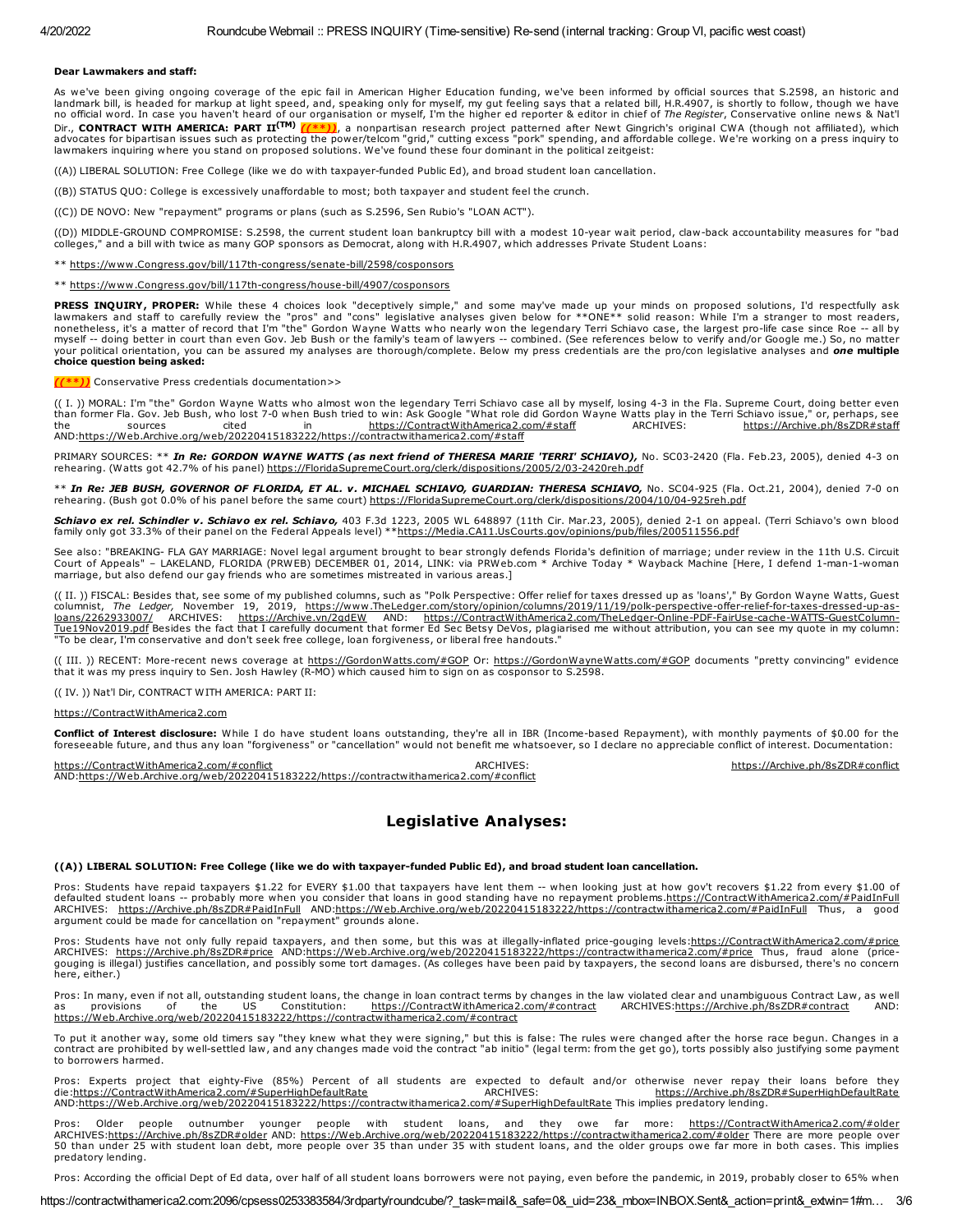you consider \$0.00/month IBR payments. <u>[https://ContractWithAmerica2.com/#OverHalfNotPaying](https://contractwithamerica2.com/#OverHalfNotPaying)</u> ARCHIVES:<u>https://Archive.ph/8sZDR#OverHalfNotPaying</u><br>AND:<u>https://Web.Archive.org/web/20220415183222/https://contractwithamerica</u>

Cons: Enacting broad loan cancellation would free some debt slaves but not abolish debt slavery and be abhorrent to Abraham Lincoln who would be turning over in his grave.

Cons: Moreover, where broad loan cancellation enacted for past victims of predatory lending, there might be "push back" against efforts to fix the broken system for future students. (Critics might say we "can't afford it" because we've already done cancellation.)

ANALYSES: We take no official position for or against student loan cancellation (and the undersigned author is "Conservative" and is personally opposed to "Liberal"<br>free handouts); however, we do note that both The Preside AND:<u>http://Web.Archive.org/web/20220106142652/https://contractwithamerica2.com/ReviewOfMarkKantrowitzForgivenessArticle WATTS 9-6-2021.html</u> Moreover, it is<br>well-documented that cancellation by Executive Order would requi Legislation, "PayGo" rules, if not waived (and they probably wouldn't be) would indeed require appropriations.

CONCLUSION: While excellent legal, constitutional, and moral bases exist for 100% loan cancellation (and then some due to tort damages), not only would it not solve the problem "long term," and possibly create push back, but cancellation is not politically viable in the current political environment. While broad cancellation has strong polling support, few lawmakers are willing to consider it, and President Biden has made his view clear: He will not keep his promises in this regard. No matter our views, cancellation isn't a viable option at this time.

#### ((B)) STATUS QUO: College is excessively unaffordable to most; both taxpayer and student feel the crunch.

Pros: The "INERTIA" and "STARE DECISIS" arguments: Any change would "rock the boat," and thus the arguments for defending status quo are to stand by precedent.

Cons: Allowing this to go unchallenged harms Black Americans at a disproportionate rate: "Four years after graduating college, black students owe nearly twice as much student debt as their white peers do and are three times more likely to default on those loans, according to a new paper by the Brookings Institution." SOURCE: "Black College Grads Have Twice as Much Student Debt as Whites," by Kerri Anne Renzulli, *TIME,* Oct 21, 2016: Archive Today cache ; Wayback Machine archive ; See<br>also: SOURCE: "REPORT: Black-white disparity in student loa [https://Web.Archive.org/web/20220415183222/https://contractwithamerica2.com/#black](https://web.archive.org/web/20220415183222/https://contractwithamerica2.com/#black) Cons: This hurts over 45 Million Americans with student debt and another 4050 Million who are cosigners, family/friends, etc., about 100M Americans:<u>https://ContractWithAmerica2.com/#100m</u> ARCHIVES: <u>[https://Archive.ph/8sZDR#100m](https://archive.ph/8sZDR#100m)</u><br>AND:<u>https://Web.Archive.org/web/20220415183222/https://contractwi</u>

Cons: Currently, taxpayers are "ahead" and should ask nothing for a debt that has already been "more than paid" slightly over TWO times: BUT -- An old 2019 Wall<br>Street Journal article, quotes the CBO (The Congressional Bud and that was in early May 2019, BEFORE the Covid-19 Economic Downturn. [https://ContractWithAmerica2.com/#cboA](https://contractwithamerica2.com/#cbo)RCHIVES: [https://Archive.ph/8sZDR#cbo](https://archive.ph/8sZDR#cbo) AND: <u>[https://Web.Archive.org/web/20220415183222/https://contractwithamerica2.com/#cbo](https://web.archive.org/web/20220415183222/https://contractwithamerica2.com/#cbo)</u> Thus, we can't allow this to continue lest we crash the dollar. (Indeed, "free"<br>college would cost taxpayers less than the current situatio

Cons: No less than nineteen (19) U.S. States hold more collegiate loan debt than their entire annual state budgets[:https://ContractWithAmerica2.com/#19states](https://contractwithamerica2.com/#19states)<br>ARCHIVES: https://Archive.ph/8sZDR#19states AND:https://Web.Arch AND[:https://Web.Archive.org/web/20220415183222/https://contractwithamerica2.com/#19states](https://web.archive.org/web/20220415183222/https://contractwithamerica2.com/#19states) [https://www.BusinessInsider.com/student-loan-debt-analysis-annual-state-budget-comparison-cancelation-biden-2021-4](https://www.businessinsider.com/student-loan-debt-analysis-annual-state-budget-comparison-cancelation-biden-2021-4)

#### ((C)) DE NOVO: New "repayment" programs or plans (such as S.2596, Sen Rubio's "LOAN ACT"), which reduces interest to zero in favour of set fees.

Pros: Sen. Rubio, my senior senator, means well (and this would be good, in theory).

Cons: Without the "threat of bankruptcy defense" to force the Dept of Ed to administer this fairly, it would fail, and if anyone disagrees, then please explain why ninetynine (99%) of all PSLF (Public Service Loan Forgiveness) applicants are rejected.

[https://ContractWithAmerica2.com/#PSLFfailure](https://contractwithamerica2.com/#PSLFfailure)<br>AND:https://web.Archive.org/web/20220415183222/https://contractwithamerica2.com/#PSLFfailure Cf: https://www.cnbc.com/2021/03/23/the-us-already-has-[AND:](https://www.cnbc.com/2021/03/23/the-us-already-has-student-debt-forgivenessbut-barely-anyone-gets-it.html)[https://Web.Archive.org/web/20220415183222/https://contractwithamerica2.com/#PSLFfailure](https://web.archive.org/web/20220415183222/https://contractwithamerica2.com/#PSLFfailure) Cf: https://www.cnbc.com/2021/03/23/the-us-already-hasstudent-debt-forgivenessbut-barely-anyone-gets-it.html Even were Sen. Rubio's bill, S.2596, to pass, it would likely be administered unfairly like PSLF was. Moreover, Credit Card lenders "work with" borrowers to refi, unlike the broken American Higher Ed lending system.

# ((D)) MIDDLE-GROUND COMPROMISE: S.2598, the current student loan bankruptcy bill with a modest 10-year wait period, claw-back accountability measures<br>for "bad colleges," and a bill with twice as many GOP sponsors as Democr

\*\* [https://www.Congress.gov/bill/117th-congress/senate-bill/2598/cosponsors](https://www.congress.gov/bill/117th-congress/senate-bill/2598/cosponsors)

#### \*\* [https://www.Congress.gov/bill/117th-congress/house-bill/4907/cosponsors](https://www.congress.gov/bill/117th-congress/house-bill/4907/cosponsors)

Cons: The "INERTIA" and "STARE DECISIS" arguments: Any change would "rock the boat," and thus the arguments for defending status quo are to stand by precedent.

Pros: Bankruptcy Uniformity is not a free handout but rather required by the US Constitution's Uniformity clause:

[https://ContractWithAmerica2.com/#bankruptcy](https://contractwithamerica2.com/#bankruptcy)<br>AND:<u>https://Web.Archive.org/web/20220415183222/https://contractwithamerica2.com/#bankruptcy NOTE: US Bankruptcy Code for student loans not only lack<br>AND:<u>https://Web.Archive.or</u></u> others use the "totality of circumstances" standard when considering discharge of student debt. (Google these or ask me if you need help, here.)

Pros: (FOR CONSERVATIVES) Only with the threat of bankruptcy self-defense will the Dept of Ed tamp down obscenely excessive taxpayer-funded student loan subsidies, thereby putting a stop to "trillions" bleeding out in pork spending. (Example: Credit Card companies aren't lending excessive amounts to borrowers because they can defend in bankruptcy.)

Pros: (FOR CONSERVATIVES) Only with the threat of bankruptcy self-defense will lobbyists "see the handwriting on the wall," and back off sufficient to let<br>"Conservative" lawmakers file/enact legislation to cut pork subsidy haven't even filed such bills, much less passed them into law. EXAMPLE: Sen. Rick Scott's (R-FL) failure to enact or even file price-control or subsidy cuts (promised in his<br>9-10-2019 press release) proves the need for thi loans which we never needed in the past. LINK: [https://www.RickScott.senate.gov/sen-rick-scott-announces-proposals-lower-cost-higher-education](https://www.rickscott.senate.gov/sen-rick-scott-announces-proposals-lower-cost-higher-education) ARCHIVES: https://Archive.vn/bOr5L AND: [https://Web.Archive.org/web/20201026053431/https://www.RickScott.Senate.gov/sen-rick-scott-announces-proposals-lower-cost](https://web.archive.org/web/20201026053431/https://www.RickScott.Senate.gov/sen-rick-scott-announces-proposals-lower-cost-higher-education)higher-education AND: [https://ContractWithAmerica2.com/FannyDeregulation/SCOTT-PressRelease-Sept-10-2019\\_PDF.pdf](https://contractwithamerica2.com/FannyDeregulation/SCOTT-PressRelease-Sept-10-2019_PDF.pdf) )

Pros: (FOR CONSERVATIVES) College debt is almost ten (10%) percent of total US Debt and must be reduced or eliminated to avert a crash of the dollar: "Today, FSA's<br>[student debt] portfolio is nearly 10 percent of our natio [2:https://Web.Archive.org/web/20210108035439/https://www.ED.gov/news/speeches/prepared-remarks-us-secretary-education-betsy-devos-federal-student-aids](https://web.archive.org/web/20210108035439/https://www.ED.gov/news/speeches/prepared-remarks-us-secretary-education-betsy-devos-federal-student-aids-training-conference)training-conference LINK-3: [https://GordonWatts.com/DeVos-speech\\_11-27-2018\\_PDF.pdf](https://gordonwatts.com/DeVos-speech_11-27-2018_PDF.pdf) [LINK-4:https://ContractWithAmerica2.com/DeVos-speech\\_11-27-](https://contractwithamerica2.com/DeVos-speech_11-27-2018_PDF.pdf) 2018\_PDF.pdf

Pros: (FOR CONSERVATIVES) College debt, if not addressed by lawmakers (students, who've over-paid, can't pay any more, so forget that) will crash the dollar if lawmakers don't cut or eliminate taxpayer-funded subsidies, here: Without the "Free Market" forces of bankruptcy to tamp down excessive spending of tax dollars, we absolutely will crash the dollar and collapse the US economy:

#### [https://GordonWatts.com/#crash](https://gordonwatts.com/#crash)

#### [https://GordonWayneWatts.com/#crash](https://gordonwaynewatts.com/#crash)

#### [https://Archive.ph/kxGMw#crash](https://archive.ph/kxGMw#crash)

#### [https://Web.Archive.org/web/20220411190915/https://gordonwatts.com/#crash](https://web.archive.org/web/20220411190915/https://gordonwatts.com/#crash)

Pros: (FOR LIBERALS) Only with the threat of bankruptcy self-defense would IBR, IDR, and PSLF be administered fairly.

Pros: (FOR LIBERALS) Only with the threat of bankruptcy self-defense would the Dept of Ed become more reluctant to lend irresponsibly, thus colleges would be forced

https://contractwithamerica2.com:2096/cpsess0253383584/3rdparty/roundcube/?\_task=mail&\_safe=0&\_uid=23&\_mbox=INBOX.Sent&\_action=print&\_extwin=1#m... 4/6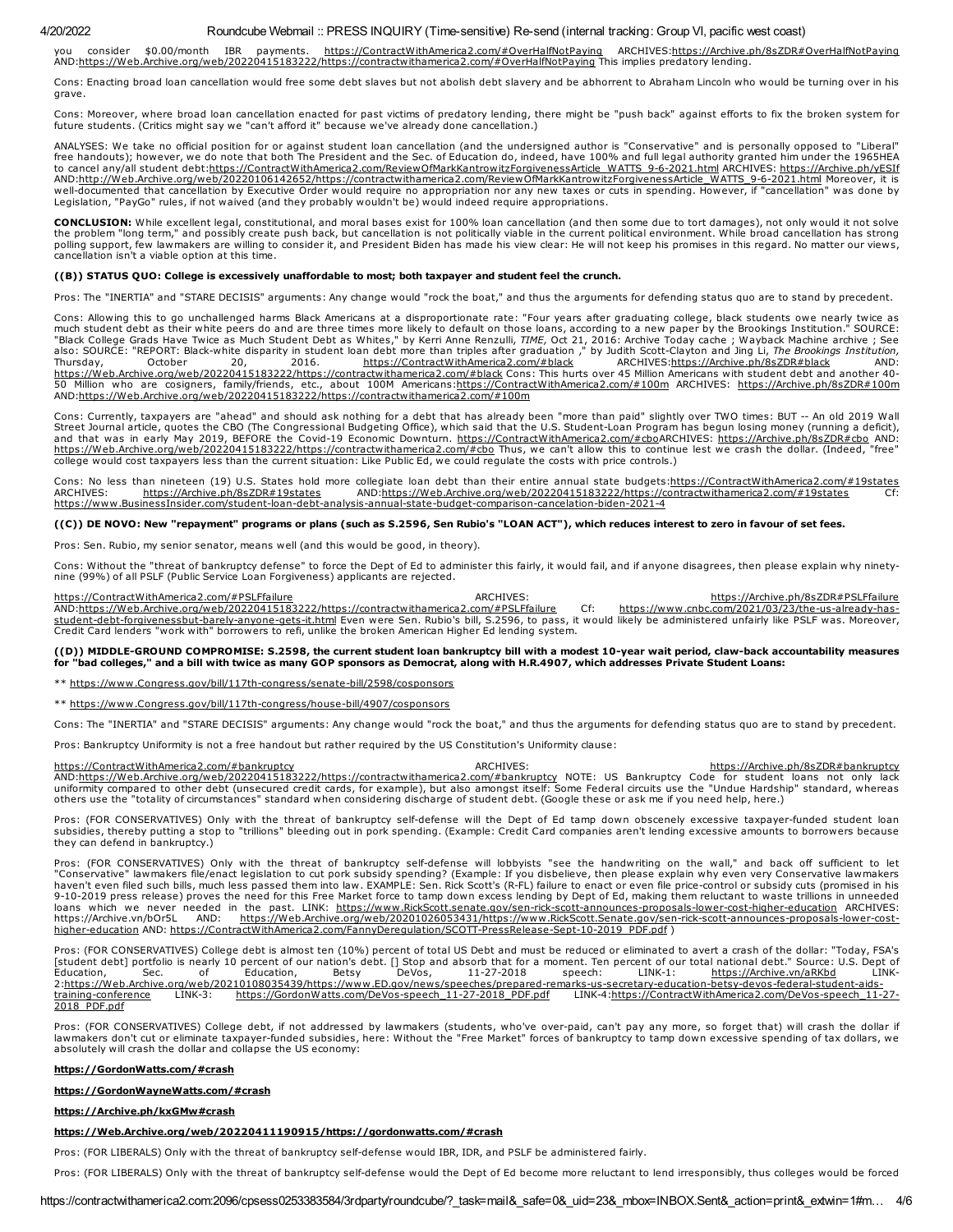to lower costs when they realise that borrowers no longer have "deep pockets" loans from the "Sugar Daddy" taxpayer.

Pros: Of all the options being discussed, this is the only option that is politically viable and yet still effective at being a "compromise" that doesn't compromise ones values, helping students (a concern of liberals) and taxpayers (a concern of conservatives), causing pain only to colleges, who are in no need of additional enrichment, especially given the quality compared to higher education in other countries which charge students and taxpayers far less.

Pros: Broad bipartisan support, even among GOP Republican lawmakers, normally reluctant to support collegiate debt bankruptcy uniformity:

\*\* Sen. John Cornyn (R-TX), original sponsor of S.2598, FRESH START Through Bankruptcy Act, 116th Congress (2021-2022)

\*\* Sen. Josh Hawley (R-MO), cosponsor of S.2598, FRESH START Through Bankruptcy Act, 116th Congress (2021-2022)

\*\* Sen. Richard J. "Dick" Durbin (D-IL), currently the Democratic Whip and Chair: U.S. SENATE JUDICIARY COMMITTEE: "Primary Sponsor" of S.1414 - Student Borrower Bankruptcy Relief Act of 2019, 116th Congress (2019-2020) – and: "Primary Sponsor" of S.2598 - FRESH START Through Bankruptcy Act, 116th Congress (2021-2022) –<br>Sen. Durbin makes key comments in the Senate Judiciary Committ

\*\* Rep. Glenn S. Grothman (R-WI-06th) – Conservative Republican: "Primary Sponsor" of H.R.5899 - To amend title 11 of the United States Code to make debts for student loans dischargeable., 116th Congress (2019-2020)

\*\* Rep. John Katko (R-NY-24th) – Conservative Republican, and a former Federal Prosecutor: "Primary Sponsor" of H.R.770 - Discharge Student Loans in Bankruptcy Act of 2019, 116th Congress (2019-2020) – –as well as an "Original cosponsor" of H.R.2648 - Student Borrower Bankruptcy Relief Act of 2019, 116th Congress (2019-2020)<br>– –as well as an "Original cosponsor" of H.R.2366 - Dischar H.R.449 - Discharge Student Loans in Bankruptcy Act of 2015, 114th Congress (2015-2016)

\*\* Rep. Christopher H. Smith (R-NJ-04th) – Conservative Republican, and long-term, well-respected Congressman: "CoSponsor" of H.R.770 - Discharge Student Loans in Bankruptcy Act of 2019, 116th Congress (2019-2020)

\*\* Rep. Ralph Norman (R-SC-05th) Conservative Republican: "Original cosponsor" of H.R.5899 - To amend title 11 of the United States Code to make debts for student loans dischargeable., 116th Congress (2019-2020)

\*\* Rep. David W. Jolly (R-FL-13th) former member of Congress who was a life-long Republican, who served in Congress from 2014 to 2017, following the death of his mentor and former boss, Rep. C.W. "Bill" Young – and a staunch opponent of the Affordable Care Act and abortion –but who quit the GOP and registered as<br>"Independent" only over differences with President Trump: Cosponsor of

Pros: Broad bipartisan support among Americans, not just lawmakers, with the following support: "updating bankruptcy laws to get rid of student debt (66%)" and<br>"restrictions or price controls on the cost of a university ed

### [https://ContractWithAmerica2.com/#polls](https://contractwithamerica2.com/#polls) [https://Archive.ph/8sZDR#polls](https://archive.ph/8sZDR#polls) ARCHIVES: https://Archive.ph/8sZDR#polls

AND[:https://Web.Archive.org/web/20220415183222/https://contractwithamerica2.com/#polls](https://web.archive.org/web/20220415183222/https://contractwithamerica2.com/#polls)

Pros: Back when student loans were treated the same as all other loans in bankruptcy court, only about zero-point-three (0.3%) percent were discharged in bankruptcy, thus change in bankruptcy laws was not justified, but rather done on false pretenses:

| https://ContractWithAmerica2.com/#harvard                   | ARCHIVES                                                                                                                                           |  | https://Archive.ph/8sZDR#harvard |  |
|-------------------------------------------------------------|----------------------------------------------------------------------------------------------------------------------------------------------------|--|----------------------------------|--|
|                                                             | AND:https://Web.Archive.org/web/20220415183222/https://contractwithamerica2.com/#harvard                                                           |  | http://HarvardLawReview.org/wp-  |  |
| content/uploads/pdfs/vol126 student loan exceptionalism.pdf |                                                                                                                                                    |  | https://Archive.ph/pkPL3         |  |
|                                                             | .Or:https://Web.Archive.org/web/20210919080910/http://harvardlawreview.org/wp-content/uploads/pdfs/vol126 student loan exceptionalism.pdfTherefore |  |                                  |  |
|                                                             | bankruptcy defense worked well back them, it can work well again. "If it ain't broke, don't fix it."                                               |  |                                  |  |

Pros: While reasonable minds can disagree on the "free college" and "loan forgiveness" matters, almost all Americans are fed up with "Bankruptcy for me, but not for thee" double standards pushed by politicians of both political parties -- which many believe violate The "Golden Rule" in three (3) Major World Religions and has strong polling data to support this contention:

JUDAISM: Leviticus 19:18b, Leviticus 19:34, The Golden Rule, OLD TESTAMENT (PENTATEUCH) CHRISTIANITY: Matthew 22:39b, Mark 12:31b, Luke 6:31, Matthew 7:12, The Golden Rule, NEW TESTAMENT (HOLY BIBLE)<br>ISLAM: Surah 24:22 An-Nur, The Light, on treatment; Surah 2:275 Al-Bagarah, The Cow, on prohibitions of usueri Imran; Surah 4:161, The Women; Surah 30:39 al-Rum aka The Romans (THE NOBLE QUR'AN)

#### [https://ContractWithAmerica2.com/#polls](https://contractwithamerica2.com/#polls) ARCHIVES: [https://Archive.ph/8sZDR#polls](https://archive.ph/8sZDR#polls) AND[:https://Web.Archive.org/web/20220415183222/https://contractwithamerica2.com/#polls](https://web.archive.org/web/20220415183222/https://contractwithamerica2.com/#polls)

Most Americans fall into one of these "3 major" religions, and should be expected to comply; however, even most atheists and agnostics, when questioned about "fair treatment" would probably find repugnant and morally objectionable a legal standard that allows rich colleges to obtain bankruptcy discharge (as well as rich<br>businesses and even gamblers, a point mentioned in passing in th needs of the few – or the one – as Lenard Nimoy's SPOCK rightly tells viewers in one recent STAR TREK movie.) See also:

Unequal Scales / Unfair Balances (Prov.11:1-3, 16:11, 20:23, Deut.25:13-15, Hosea 12:7-8, Micah 6:11), Jubilee (Lev.25, Num.36:4), Usury (Ex.22:25, Lev.25,<br>Deut.23:19-20, Ps.15:5, Prov.28:8, Ez.18:8-13, Is.24:2, I Tim.6:17

See also supporting documentation:

[https://GordonWatts.com/GordonWayneWatts\\_AMENDED\\_Testimony\\_SenateJudiciary\\_Tue03Aug2021\\_Proposed.pdf](https://gordonwatts.com/GordonWayneWatts_AMENDED_Testimony_SenateJudiciary_Tue03Aug2021_Proposed.pdf)

[https://ContractWithAmerica2.com/GordonWayneWatts\\_AMENDED\\_Testimony\\_SenateJudiciary\\_Tue03Aug2021\\_Proposed.pdf](https://contractwithamerica2.com/GordonWayneWatts_AMENDED_Testimony_SenateJudiciary_Tue03Aug2021_Proposed.pdf)

[https://Web.Archive.org/web/20220127234544/https://www.gordonwatts.com/GordonWayneWatts\\_AMENDED\\_Testimony\\_SenateJudiciary\\_Tue03Aug2021\\_Proposed.pdf](https://web.archive.org/web/20220127234544/https://www.gordonwatts.com/GordonWayneWatts_AMENDED_Testimony_SenateJudiciary_Tue03Aug2021_Proposed.pdf)

[https://ContractWithAmerica2.com/Supporters-StudentLoanBankruptcy-only-FINAL.html](https://contractwithamerica2.com/Supporters-StudentLoanBankruptcy-only-FINAL.html)

#### [https://Archive.ph/njFTa](https://archive.ph/njFTa)

<https://web.archive.org/web/20211127102408/https://www.gordonwatts.com/Supporters-StudentLoanBankruptcy-only-FINAL.html>

#### CLOSING REMARKS in favour of S.2598:

QUOTE: "[Sen. Elizabeth] Warren, who is not a sponsor of that bill [S.2598], declined to comment on whether she would support it, saying she is committed to<br>cancellation as the way to relieve borrowers of the country's col need the president to cancel \$50,000 in student loan debt.""

"Biden gives reprieve for student loans, but borrowers want permanent relief," by Haley Fuller, Globe Correspondent, BOSTON GLOBE, Updated January 28, 2022, LINK: [https://www.BostonGlobe.com/2022/01/28/nation/biden-gives-reprieve-student-loans-borrowers-want-permanent-relief/](https://www.bostonglobe.com/2022/01/28/nation/biden-gives-reprieve-student-loans-borrowers-want-permanent-relief/) ARCHIVES: [https://Archive.ph/zuzKt](https://archive.ph/zuzKt) AND: [https://Web.Archive.org/web/20220128231300/https://www.bostonglobe.com/2022/01/28/nation/biden-gives-reprieve](https://web.archive.org/web/20220128231300/https://www.bostonglobe.com/2022/01/28/nation/biden-gives-reprieve-student-loans-borrowers-want-permanent-relief/)student-loans-borrowers-want-permanent-relief/

AND: https://ContractWithAmerica2.com/BostonGlobe-on-LizWarren\_1-28-2022

Official RESPONSE from this undersigned writer: Sen. Liz Warren's (D-MA) refusal to get behind Sen. Durbin's student loan bk bill, S.2598, "negotiates against" herself insofar as it leaves borrowers defenseless as evidenced by the 99% PSLF failure rate and other mistreatments.

**Further RESPONSE from this undersigned writer:** Sen. Rick Scott's (F-FL) refusal to join Sens. Hawley (R-MO) and Cornyn (R-TX) on S.2598 "negotiates against"<br>himself insofar as his continued failure to enact or even file force to tamp down excess lending by Dept of Ed, making them reluctant to waste trillions in unneeded loans which we never needed in the past. LINK: https://www.RickScott.senate.gov/sen-rick-scott-announces-proposals-lower-cost-higher-education ARCHIVES: [https://Archive.vn/bOr5L](https://archive.vn/bOr5L) AND: [https://Web.Archive.org/web/20201026053431/https://www.RickScott.Senate.gov/sen-rick-scott-announces-proposals-lower-cost-higher-education](https://web.archive.org/web/20201026053431/https://www.RickScott.Senate.gov/sen-rick-scott-announces-proposals-lower-cost-higher-education) AND: [https://ContractWithAmerica2.com/FannyDeregulation/SCOTT-PressRelease-Sept-10-2019\\_PDF.pdf](https://contractwithamerica2.com/FannyDeregulation/SCOTT-PressRelease-Sept-10-2019_PDF.pdf)

PRESS INQUIRY, PROPER -- REPRISED: Of the four proposed solutions, above, which one do you support? You may pick several if they don't conflict, for

https://contractwithamerica2.com:2096/cpsess0253383584/3rdparty/roundcube/?\_task=mail&\_safe=0&\_uid=23&\_mbox=INBOX.Sent&\_action=print&\_extwin=1#m… 5/6